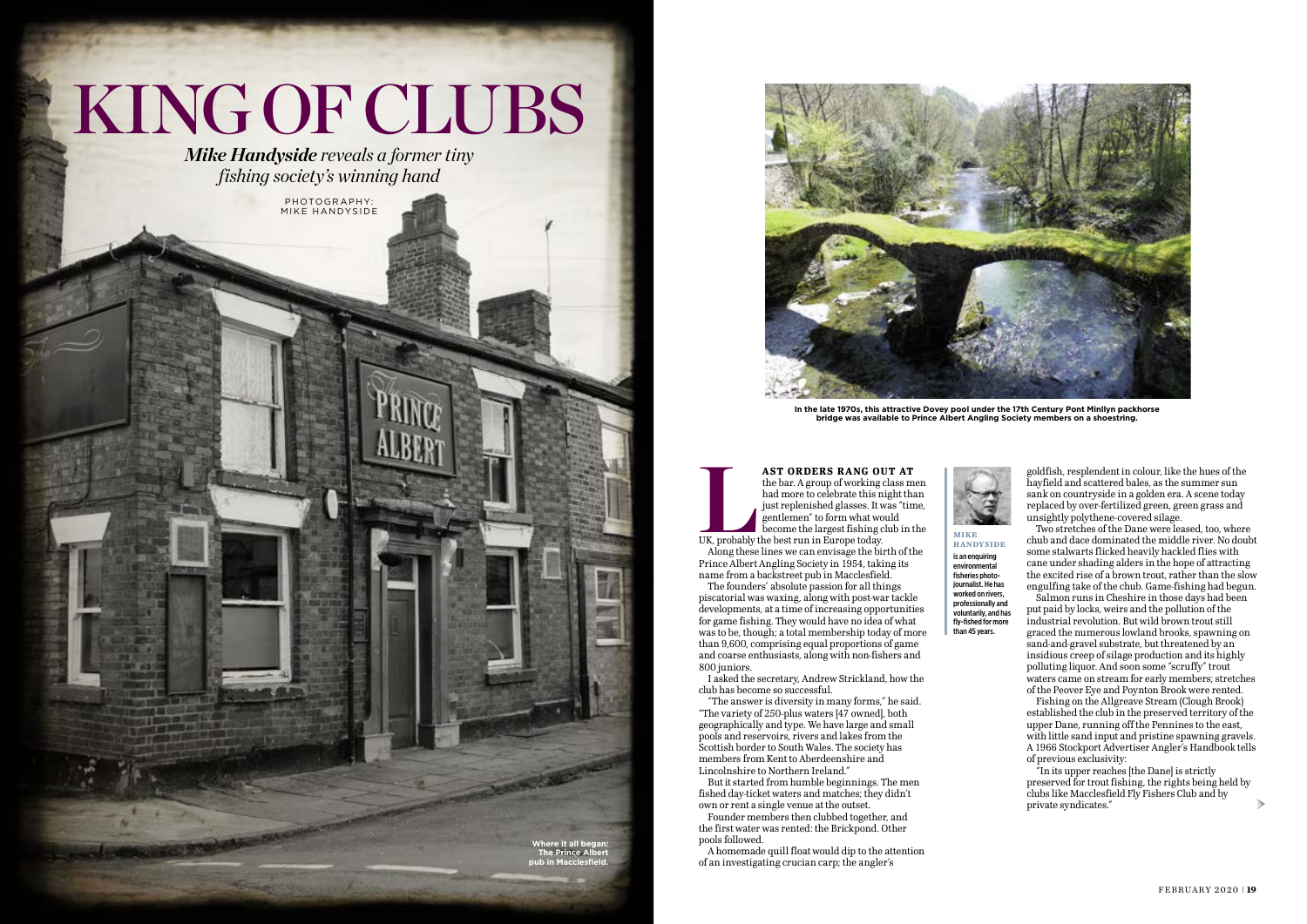Breaking the boundaries of exclusivity and offering game fishing on a shoestring was partly key to the club's early good fortune, and this is reflected today.

"The secret of success is the quality and mixture of fishing at an affordable price," said Andrew Strickland.

The springs of four rivers split on Axe Edge Moor: Dane, Dove and Goyt cascade and tumble over its gritstone, while the Wye's pristine waters succumb to limestone's influence, both geographically and chemically. The preserved, hallowed waters of the Derbyshire Wye, with its wild rainbows, would be a step too far, in all but the dreams of the workingclass founders, but the Dove would not. And so the society ventured into the stomping ground of Izaac Walton, acquiring not only stretches of the revered river, but also tributaries such as Bradbourne and Marston Brooks.

A tiny pool at Whirley provided the first trout stillwater, before, some years later Lamaload and Bottoms Reservoirs were rented, the latter previously restricted by the water board to residents of Macclesfield borough and surrounding area.

In 1972 a young boy cast a Corixa and, almost simultaneously, the fly-line drew tight to the most beautiful rainbow trout. I will never forget the brilliant iridescent purple and silver, as the trout broke the dull, calm surface, reflecting leaden skies over Lamaload. Nor will I forget my father giving me state-of-the-art reservoir lures shortly afterwards, whenever he bought the latest creations, no doubt launched with help from T&S articles. A tandem Black-and-Silver Lure mesmerised trout in a choppy ripple, while the Muddler Minnow, from across The Pond, like the rainbows originally, was revolutionary and is my first-choice sea-trout fly today. Names such as Bob Church and John Goddard drifted into conversation along busy banks, where anglers stood in ranks on Saturday and Sunday mornings. A sight and sound sadly long gone on many reservoirs.

Today, Prince Albert rents or has access to 13 stillwaters, including syndicate tickets on Ladybower, Blithfield and Clywedog reservoirs.

Six salmon waters were acquired on the magnificent Severn, along with four on the Ribble at Ribchester, by 1966. Two 20lb salmon might be seen lying in February snow, tempted by a wooden Devon Minnow fluttering enticingly, inches above gravels, and drawn by a Wye lead bouncing the riverbed. By 1972 the Welsh Dee again offered spring salmon fishing, anglers generally not bothering with the few later summer and autumn fish. Beats on the Severn's main Vyrnwy tributary expanded the club's stronghold into the Welsh Borders.



In the early 1970s a boy's journey continued and I recall with great fondness walking across Godor footbridge on the Vyrnwy, a stop-off point on family holidays to the Welsh coast. My mother would walk the dog and father would fish for 25 minutes or so, while  $\bar{I}$  gazed down at this fascinating and, what seemed, large river (I had not seen the mighty Severn yet). Here the Vyrnwy cuts a rejuvenating course in glacial deposits; something a junior would soon learn of in geography lessons. But the main destination was a land of sewin, the Dovey and Dysynni, stacked with silver by the end of July. ›

ABOVE **In the 1970s, a young Mike Handyside walked across Godor Bridge. Today, no-one appears to take responsibility for river blockages.**

BELOW **A 1972 membership card and the 1966** *Stockport Advertiser Angler's Handbook***, showing an already extensive list of waters in the early years.**

*"Names such as Bob Church and John Goddard drifted into conversation along busy banks"*

**During the 1960s and 1970s many salmon and sea-trout waters were acquired for club members. Pictured is the River Dysynni.**

![](_page_1_Picture_8.jpeg)

![](_page_1_Picture_10.jpeg)

# *Prince Albert Angling Society game-fishing waters*

SYNDICATE WATERS 1 Blithfield Reservoir 2 Jay Farm Fishery 3 Llyn Transfynydd 4 Ladybower Reservoir **5** Howden Reservoir 6 Derwent Reservoir 7 Llyn Clywedog Reservoir 8 Llyn Bugeilyn 9 Gwernan Lake TROUT STILLWATERS 10 Lamaload Reservoir 11 Ty-Mawr Reservoir 12 The Moat 13 Fields Farm Pool 14 Motorway Lake 15 Henbury Lake 16 Grizedale Lea Reservoir RIVERS 17 Border Esk 18 Eden 19 Liddel 20 South Tyne 21 Lune 22 Ribble 23 Banwy & Twrch 24 Calder 25 Clun 26 Conwy 27 Cothi 28 Dane 29 Dee **30** Dove & Henmore **31 Dovey 32 Dulus South 33 Dulus North** 34 Dysinni **35** Eamont 36 Cumbrian Esk **37 Hodder 38 Hyndburn** 39 Irt 40 Lledr 41 Mawddach 42 Mint **43 Peover Eye** 44 Seiont 45 Severn 46 Tame 47 Teifi 48 Teme 49 Tern 51 Twymyn 52 Vyrnwy **53** Wenning **54** Wharfe **55** Wnion 56 Wye (Herefordshire) 57 Derwent (Derbyshire) **For more information on PAAS waters, visit paas.co.uk** 23 3 26 27 7 8 9 31 32 33 34 40 55 44 47 51 41 PEMBROKESHIRE IRISH SEA SNOWDONIA 'Bango **Anglese** Aberystwyth

FIRTH